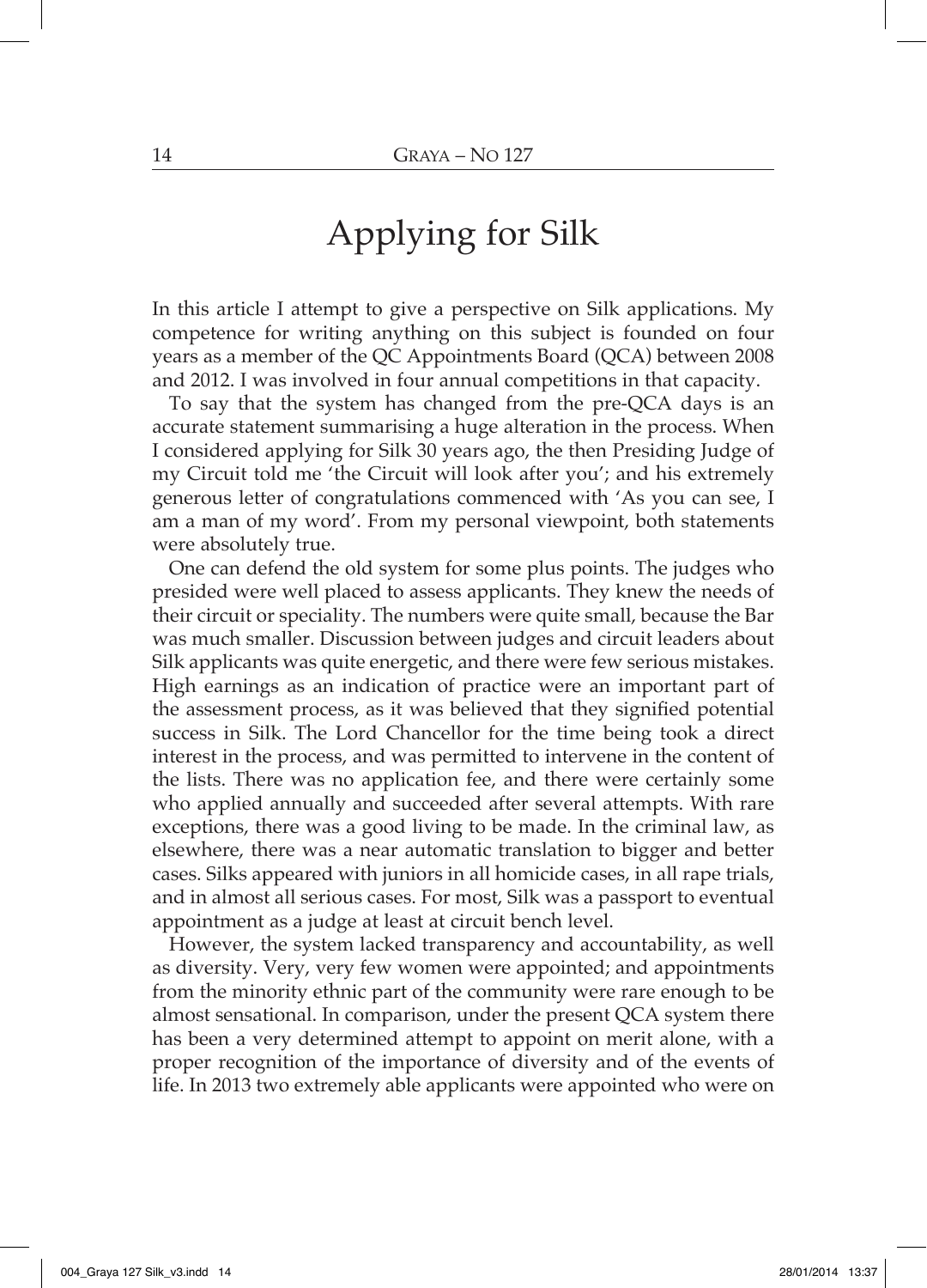maternity leave at the time of their interviews. Any sense of grievance is no more justified among minority ethnic applicants than among others who have not been appointed. Some applications have succeeded by able mavericks, whose faces might not have fitted under the old system. Some successes have been a surprise, but in every case the appointment has been evidence based.

The foundation of evidence upon which QCA recommendations are made arises from the very full application process. Applicants are required to provide evidence of excellence in four competencies – Knowledge and Use of the Law; Advocacy (written and oral); Working with others; and Diversity. The evidence is drawn from self-assessment written by the applicant in relation to each competency; and from the evidence provided by assessors. The assessors are drawn from three categories, namely the judiciary before whom the applicant has appeared, preferably in the previous two years, fellow practitioners, and instructing lawyers/bodies. In each category the applicant may nominate one assessor, and the remainder are chosen by QCA from the cases described in the application form.

The completion of the substantial forms is very important, and requires detailed and accurate preparation. Repetition, flummery and waffle score badly. Linking each claim to evidence scores well. It is insufficient to make general claims of brilliance, without carefully summarised evidential examples.

The choice of nominated judge is important. A three-week hearing before a circuit judge is likely to produce a far more useful reference than a fleeting appearance in the Court of Appeal, in the absence of an indication from the very senior judiciary, with their rapid and pressurised turnover. Experience shows that a putative Silk applicant should take judges and senior colleagues into their confidence, so that the person concerned is not later taken by surprise by a request to act as an assessor. Going to see judges on a confidential basis can produce good advice, sometimes of the 'apply next year' or even 'don't apply at all' variety. The cost of an application, even an unsuccessful one, is substantial, and this kind of precaution will save money. Judges and colleagues are generally kind, but I have read some comments excoriating in their fullness, and sometimes in their cold brevity.

The standard of judicial assessments has varied but improved during my time as a member of QCA. However, there are culprits among the judges who do not realise how seriously their views, favourable or